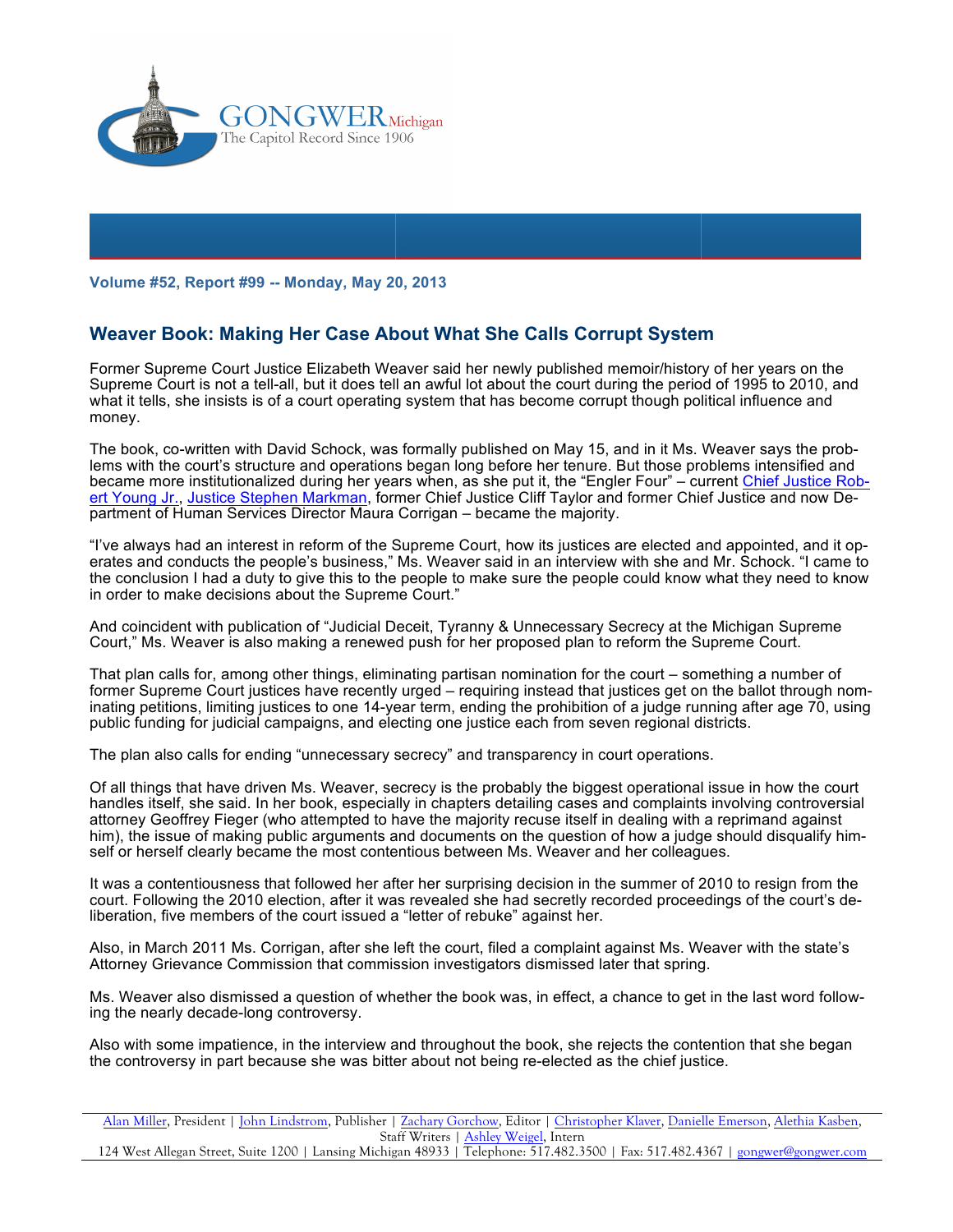

She said, again in the interview and several places in the book, that she had not wanted to be the chief justice in the first place when she was elected in 1999. She only took the post because former Chief Justice Conrad Mallett Jr. did not want to run again (he resigned later from the court). And she ran again for the post, getting only her vote, because she felt she was the only justice who could continue to push for reformed operations.

She makes no apologies for saying the court "evolved" into one that operated by "deceit and tyranny."

Overall proceedings became "so disorderly" and "so unfair," with no way of maintaining good minutes of conferences that she began recording the meetings (which she also said violated no laws) "so we really could know what happened."

A tell-all book would run "volumes," she said. And the book itself is some 800 pages.

In effect, Mr. Schock conducted very long interviews with Ms. Weaver which are quoted extensively throughout the book, and are interspersed with narrative he has written and documented. In some respects, the work is a little like an extended Supreme Court opinion with heavy footnoting.

The book also quotes extensively from memos written by the court members to each other, personnel matters, emails (most of which ended up in the public sphere unintentionally), letters and other documents.

Among the sources Mr. Schock cites is the Supreme Court's own website, although he said in the interview and in the book that since the court unveiled its new One Court of Justice webpage, many documents no longer are there.

Marcia McBrien, press officer for the court, said that the court pulls some documents, such as draft rules, from the website to avoid confusion with the public. Those documents remain available through the court to review, however.

But she also said one administrative rule, 2006-8, prohibits making public materials used in deciding cases or controversies. The rule does not allow making those materials public after a case is decided.

However, Mr. Schock said there were other documents, some involving personnel issues, that were not available for review.

And in the interview, Mr. Schock said that the intent of the book is not to damn the court, but to urge it to do better.

If not a tell-all book, the book does:

- Outline friendships Ms. Weaver said she maintained with Mr. Taylor and Ms. Corrigan, and claim she had to step in when Mr. Taylor thought his wife, Lucille, former Governor John Engler's legal counsel, questioned whether he should be named to the court.
- Say several court employees were nervous working for Mr. Markman because he had a temper.
- Asserts a controversy erupted about whether Mr. Markman could continue to carry a concealed pistol in the state's Hall of Justice after Mr. Taylor left the court, claiming Mr. Taylor had allowed Mr. Markman to do so.
- Say an internal kerfuffle sprouted over whether current and former members of the court would get gold rings with the court's seal that were paid for by the court's historical society (Ms. Weaver chose not to get a ring).
- Say Mr. Young and Mr. Taylor would pass notes to each other during some hearings, cracking jokes. In one note, Mr. Taylor referred to capital reporter Tim Skubick as a "weasel."

And in a chapter on the 2008 election, which Mr. Taylor lost, Ms. Weaver goes through an extended discussion on the question of whether Mr. Taylor fell asleep on the bench, as alleged in a controversial ad run by Democrats. Ms. Weaver does not give a direct opinion, but certainly makes a clear implication that he may have. Mr. Taylor has always firmly denied that he ever slept on the bench during arguments.

Ms. Weaver said the state's process for selecting Supreme Court justices – through partisan nominations for nonpartisan posts, and by gubernatorial appointment to fill vacancies – always had the potential for corrupting influences.

But she accused Mr. Engler of perfecting the system to get a court that hewed to a particular agenda.